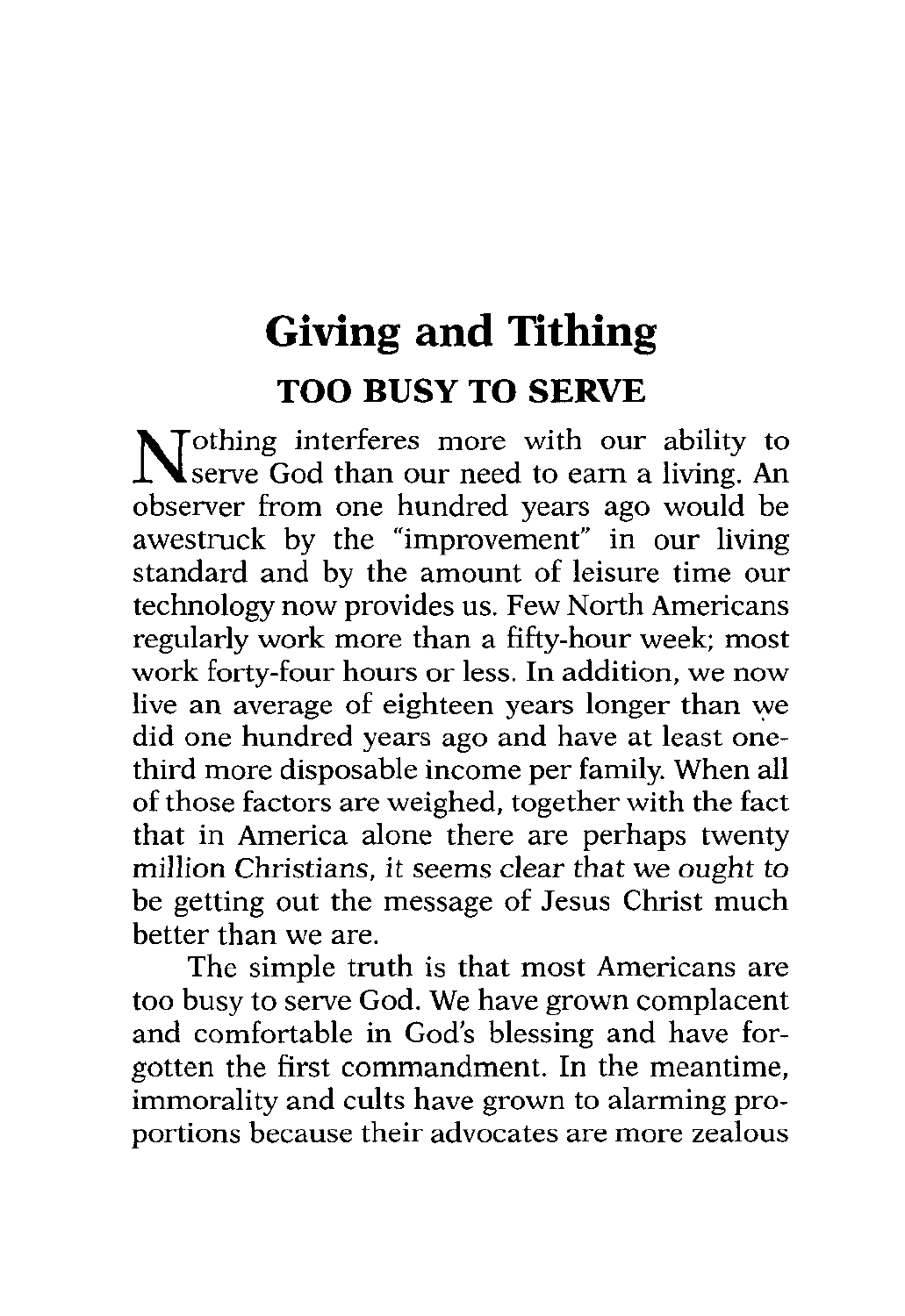in their support than we are. Since God *asks* for obedience rather than demands it, many Christians simply ignore the very reason for their existence: to glorify God. Without exception, God has a unique.and meaningful plan for every believer that does not depend on age, income, or ability.

It is also clear that God calls each of us to fill this gap. Like Esther, every believer must decide either to be used by God or to be bypassed and allow another to be chosen instead. What a loss that we allow temporary comforts and laziness to rob us of true riches, both immediate and eternal!

*"Since all these things are to be destroyed in this way, what sort of people ought you to be in holy conduct and godliness"* (2 Peter 3:11).

Most Christians would never refuse to do God's will; it's just that the timing is not right. When God calls us, He wants obedience first and worldly wisdom last. We allow the urgent things of our society to overshadow the important things, but that is not unique to our generation. In fact, Christ experienced it in His walk on Earth and predicted it. He told a parable about God calling men to follow Him. They were invited to a dinner, but most were too busy to attend. They wanted to be part of what was happening but had too many responsibilities.

# **CONSIDER THE COST**

í

Service to Jesus Christ is demanding. It may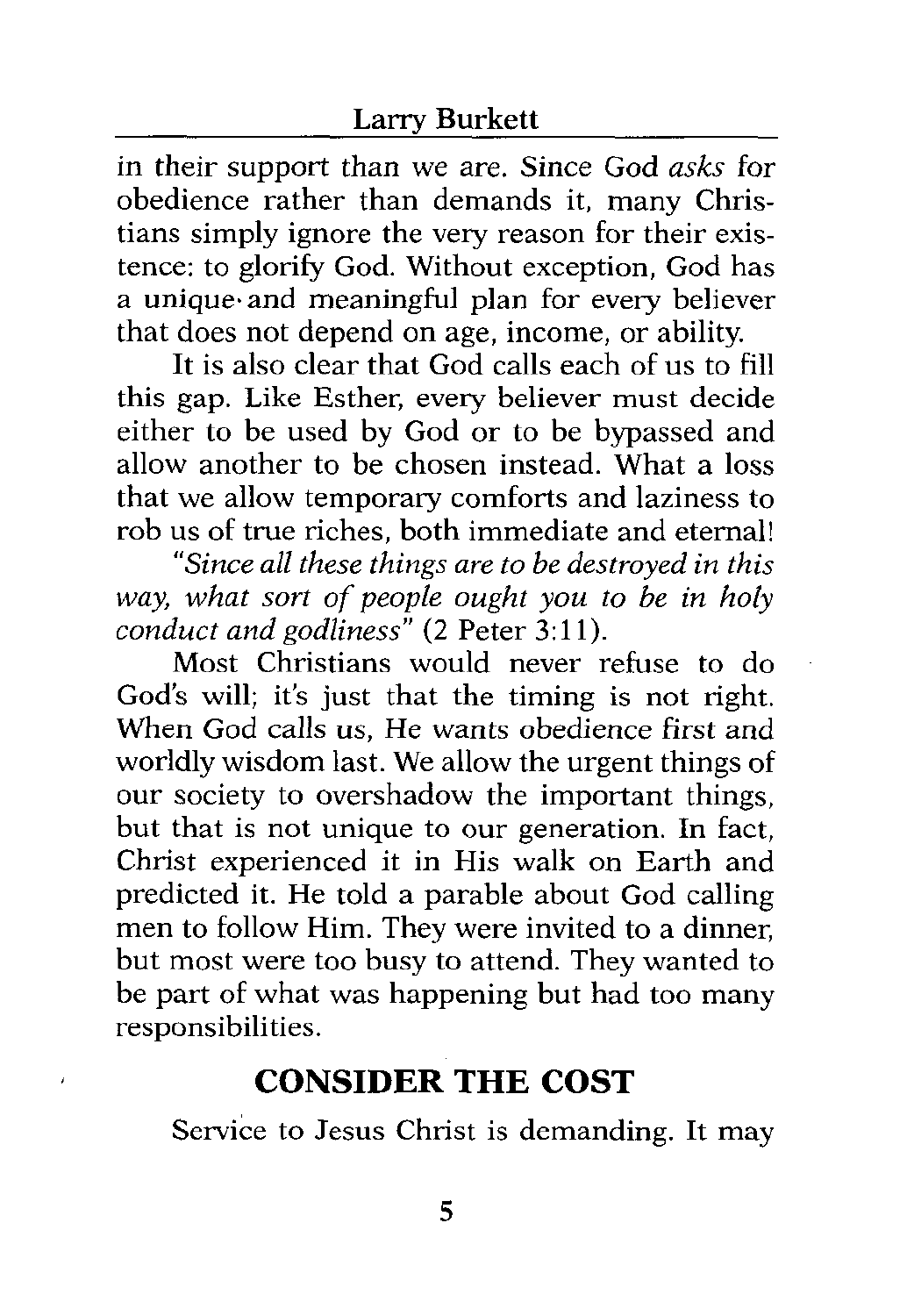actually mean that we have to work as hard for God's kingdom as we do for earthly riches. Few salespeople consider it a great imposition on their time to talk about their product line. Being a success at anything requires dedication, training, and perseverance. It would be a hungry company that trained its salespeople to expect perfect success on every call. Just one turndown and they would all give up, considering themselves failures. Instead, the key to successful sales starts long before the product is seen; in fact, it starts at the job interview. **A** good sales manager knows that not everybody can be a good salesperson, and many don't even want to be. Christ knew that not everybody would serve God and most might not even want to.

Some want to have a foot in both worlds. They are willing to be called Christians, provided they can pick the times and places to serve. *"Jesus said to him, 'No one, after putting his hand to the plow and looking back, is fit for the kingdom of God"'*  (Luke 9:62).

These people are actually worse off as Christians than they were as nonbelievers. They are content to know about God but are fruitless fakers who generate false blessings. They are poorly nourished spiritually and quickly waste away until there is real doubt in their minds about their salvation. *"Other seed fell on rocky soil, and as soon as it grew up, it withered away, because it had no moisture"* (Luke 8:6). They truly fall prey to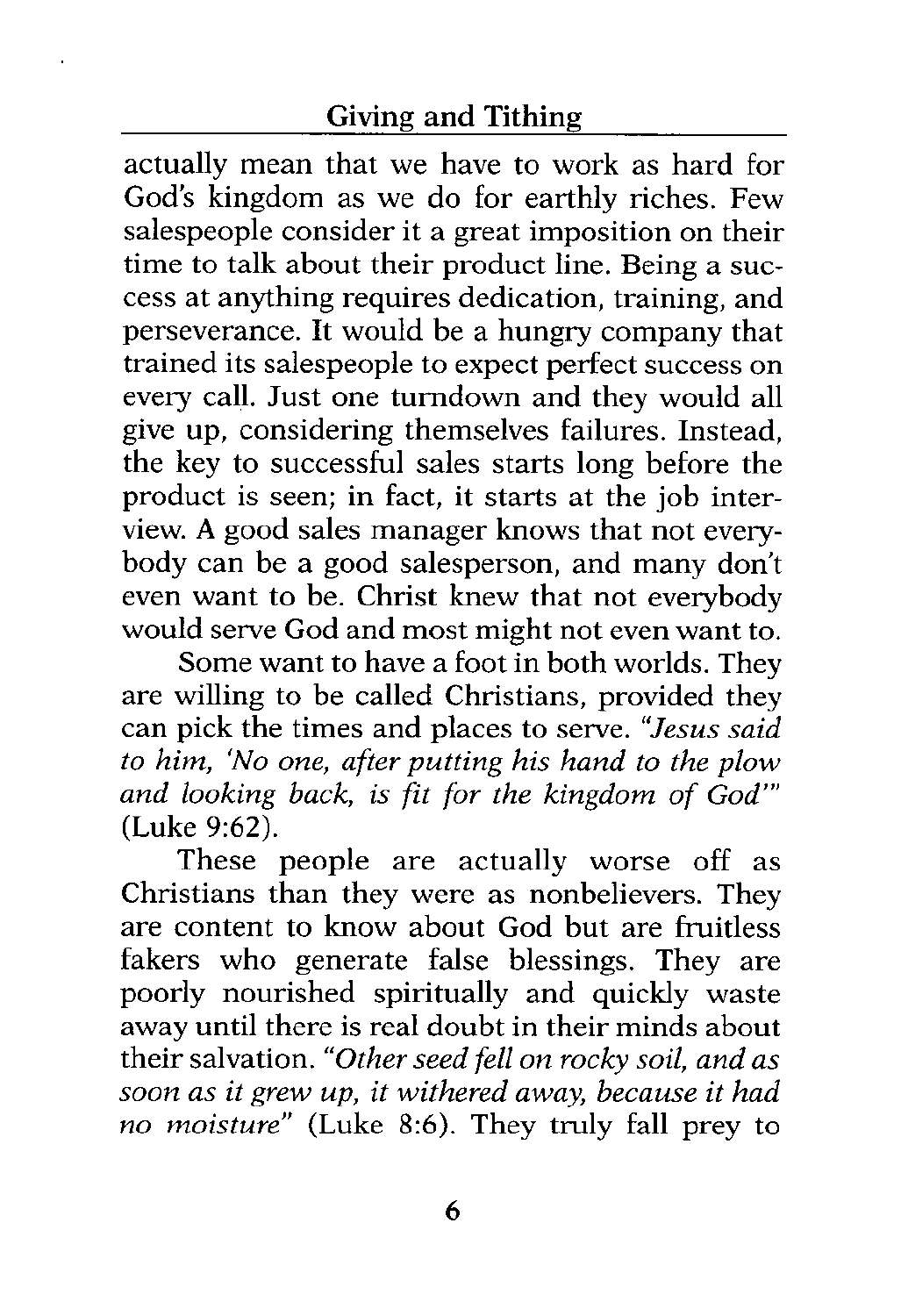every wind of doctrine because they are too busy to grow firm roots.

### **THORNS OF LIFE**

*"The seed which fell among the thorns, these are the ones who have heard, and as they go on their way they are choked with wom'es and riches and pleasures ofthis life, and bring no fruit to maturity"*  (Luke *8:* 14).

In the parable of the sower, Christ defines the thorns as worries, riches, and pleasures *of* this world. At first glance, one could assume that committed service to God would yield peace, but judging from the way Christians avoid total service to God, the peace is bland.

Yet Jesus Christ said that total service to God yields peace and blessings within His will: *"For all these things the nations of the world eagerly seek; but your Father knows that you need these things. But seek for His kingdom, and these things shall be added to you"* (Luke 12:30-31).

Each of us has experienced the thorns of this world. Everything around us is moving at a frantic pace. A family can hardly get one car paid off before another is needed. Only twenty-five years ago our goal was a high school education to get a good job; now it's a college degree. Family life is degraded because it now takes both spouses working to hang on to the "good life."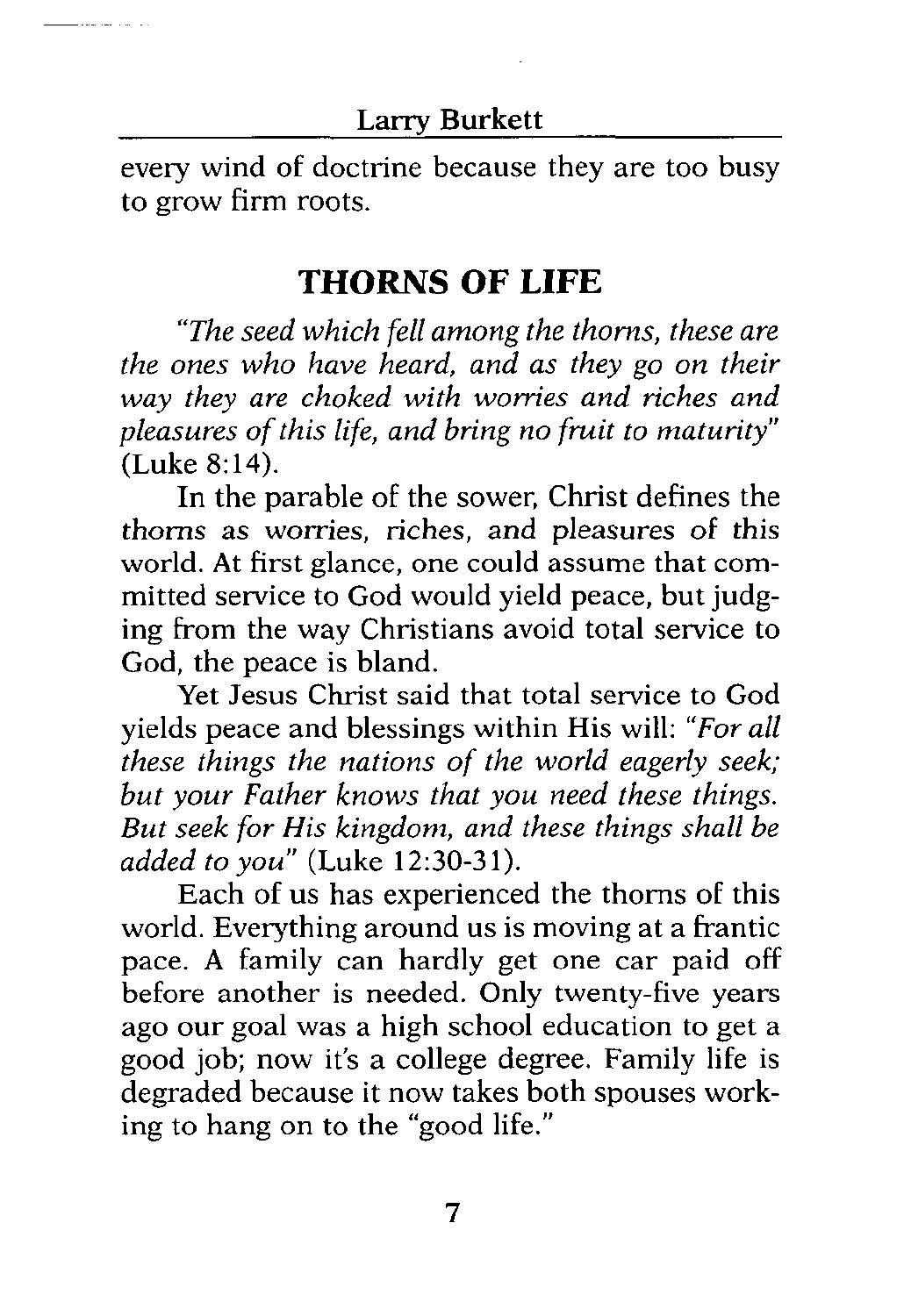# **GOOD** WORKS

Just as misguided are Christians who apply themselves to fruitless effort in the name of the Lord. They busy themselves to the point of exhaustion, going to conferences and countless church activities and serving on committees. They rarely, if ever, quiet themselves enough for the Lord to direct them. They are imtable and often envious of others. They are working *at* God's work but not *in* it. Even those who walked with Christ suffered from this busy malady from time to time.

Once when Jesus was visiting Martha's home, she complained that she was stuck doing all the work while Mary just sat and listened to Jesus. Jesus told Martha, *"You are worried and bothered about so many things; but only a few things are necessary, really only one, for Mary has chosen the good part, which shall not be taken away from her"* (Luke 10:41-42).

Many Christians have taken on a life of meaningless works to avoid the reality of serving God according to His will. The fruits of true service (see Galatians 5:22-23) cannot be denied, whereas the effects of human work cannot be hidden.

If you wonder how to determine if one's service was truly being blessed by the Lord, you might ask that person's pastor or close friends. However, the best and by far the most enlightening is to ask his or her family.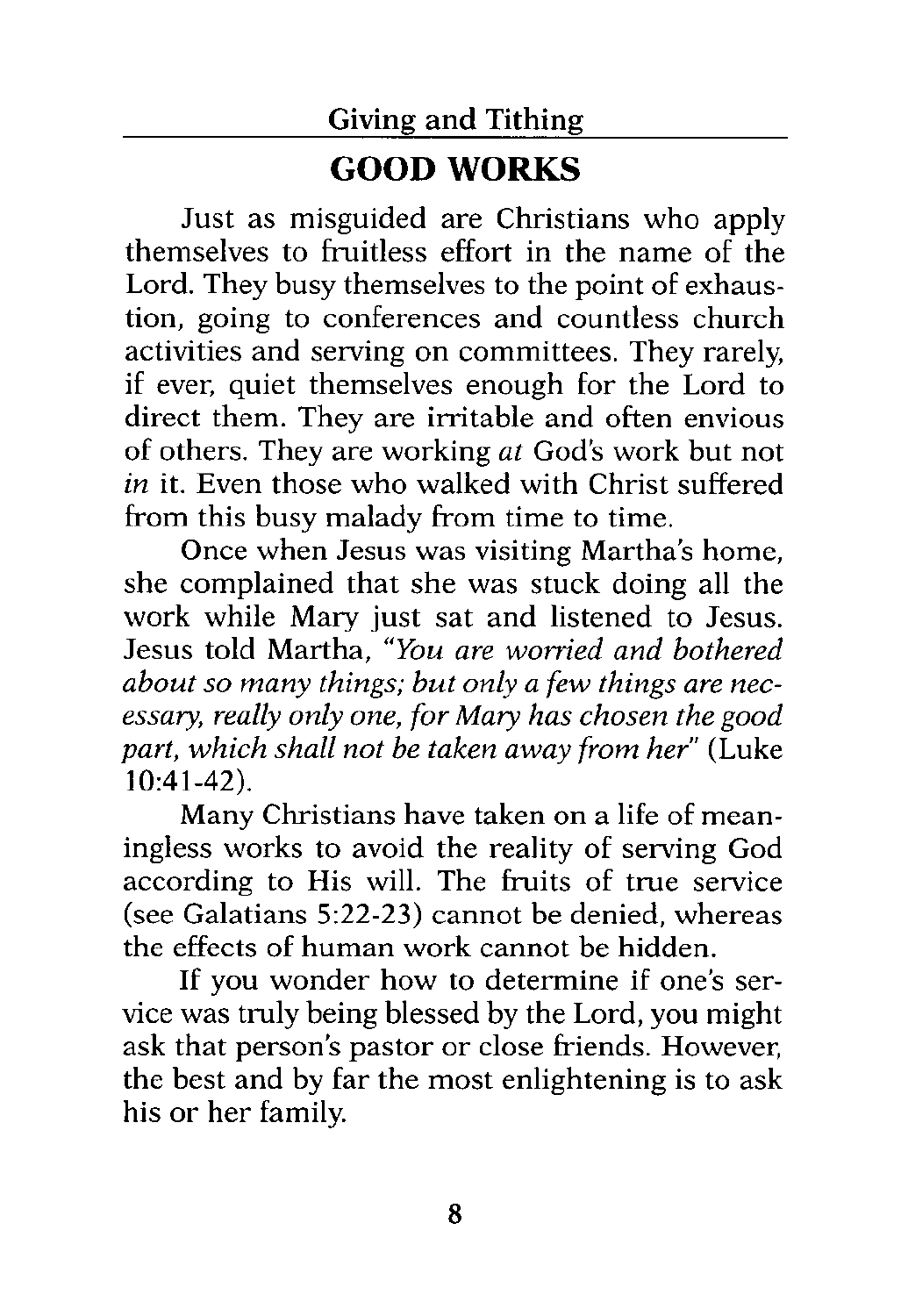## **SOWING AND REAPING**

Most Christians are familiar with the principle of sowing and reaping as it applies to givingthough few really believe it. That principle applies to sharing time in the Lord's work. Just as God can multiply the fruits of our labor, He also can multiply the use of our time. Any good administrator knows that ten minutes spent in productive effort is more valuable than two hours of confusion and frustration. Therefore one of the first things a busy, frustrated, overworked Christian needs to do is to dedicate the best part of the day, week, month, and year to the Lord. To do so will mean reordering priorities at work and at home and establishing sound goals, but before you do that read Luke 6:38.

## **GOAL-SETTING**

#### **PERSONAL**

No other goals are going to be meaningful until the first and most important one is settledone's relationship with God. In Psalm **51:lO-13**  David tells us of some prerequisites to teaching others God's way: assurance of salvation, a steadfast spirit, the Holy Spirit's control, and a clean heart. If any of those is missing, utter frustration will result. If a Christian's first priority is God, then an understanding of God's way is mandatory.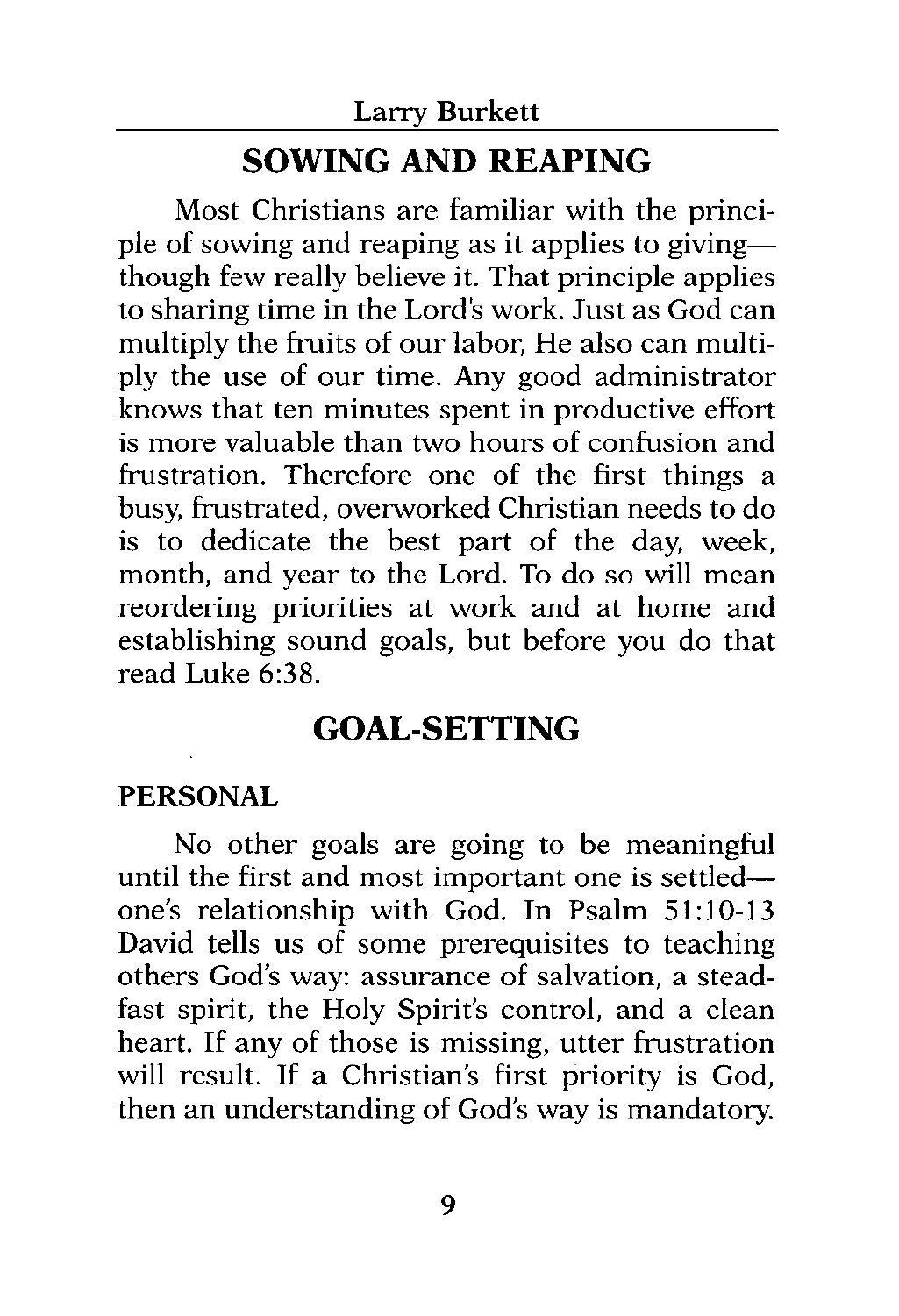That means personal Bible study. It also means a personal prayer life dedicated to the needs of others as well as to personal needs.

#### **FAMILY**

Most families drift for lack of a rudder: the father's leadership. **A** family's most important need is a godly father; that is far more important than all the material possessions a parent can provide.

#### **WORK**

There is nothing wrong with being successful, even by worldly standards, unless one becomes a failure by godly standards. The rate of divorce and bankruptcy among Christians is an undeniable indicator that Christians have been duped into using the world's yardstick as their measuring stick. Every Christian must ask, **"Am** I certain my priorities are in line with God's?" If not, a change is in order, no matter what the cost is in dollars and cents.

Usually those at the highest end of the material scale are the biggest violators of priorities (executives, doctors, attorneys, and so on). But equally guilty are many in full-time Christian service, with pastors leading the group. *"It is vain for you to rise up early, to retire late, to eat the bread of painful labors; for He gives to His beloved even in his sleep"* (Psalm 127:2).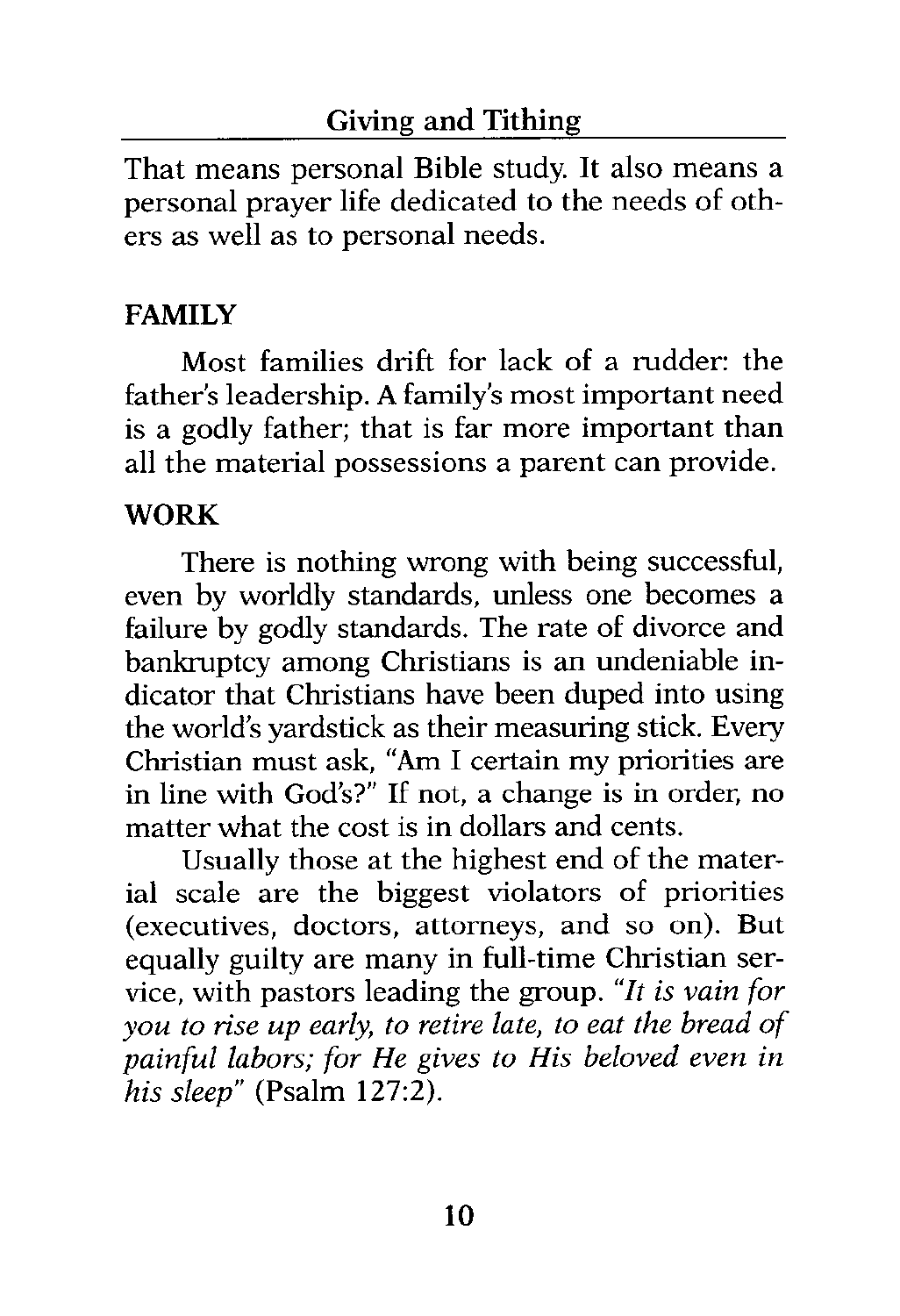# **PUTTING GOD FIRST**

To some degree, we all suffer from being too busy to serve God. Some are so busy doing things for God that they fail to do the things of God. Some have already been called by God to go into full-time Christian service, but they weigh the call against the cost and decide they can serve God better where they are. Others clutter their lives with so much materialism that they never have time to listen to God. The urgent things crowd out the important things, and Christian service is shelved until "a better time."

We can all give thanks to those committed saints, from the apostles on down, who did not think that fame and success in the eyes of men were as important as God's blessings. One day each of us will evaluate success on the basis of Christ's evaluation and none other. I trust that each of us will hear Him say, "Well done, My good and faithful servant" (see Matthew 25:21).

## **SEEK THE KINGDOM**

*"Seek first His kingdom and His righteousness; and all these things shall be added to you"* (Matthew **6:33).** The Lord admonishes us to seek first His kingdom instead of worrying about material possessions. There has never been a generation of Christians so caught up in wony about possessions as we are. We have a greater abundance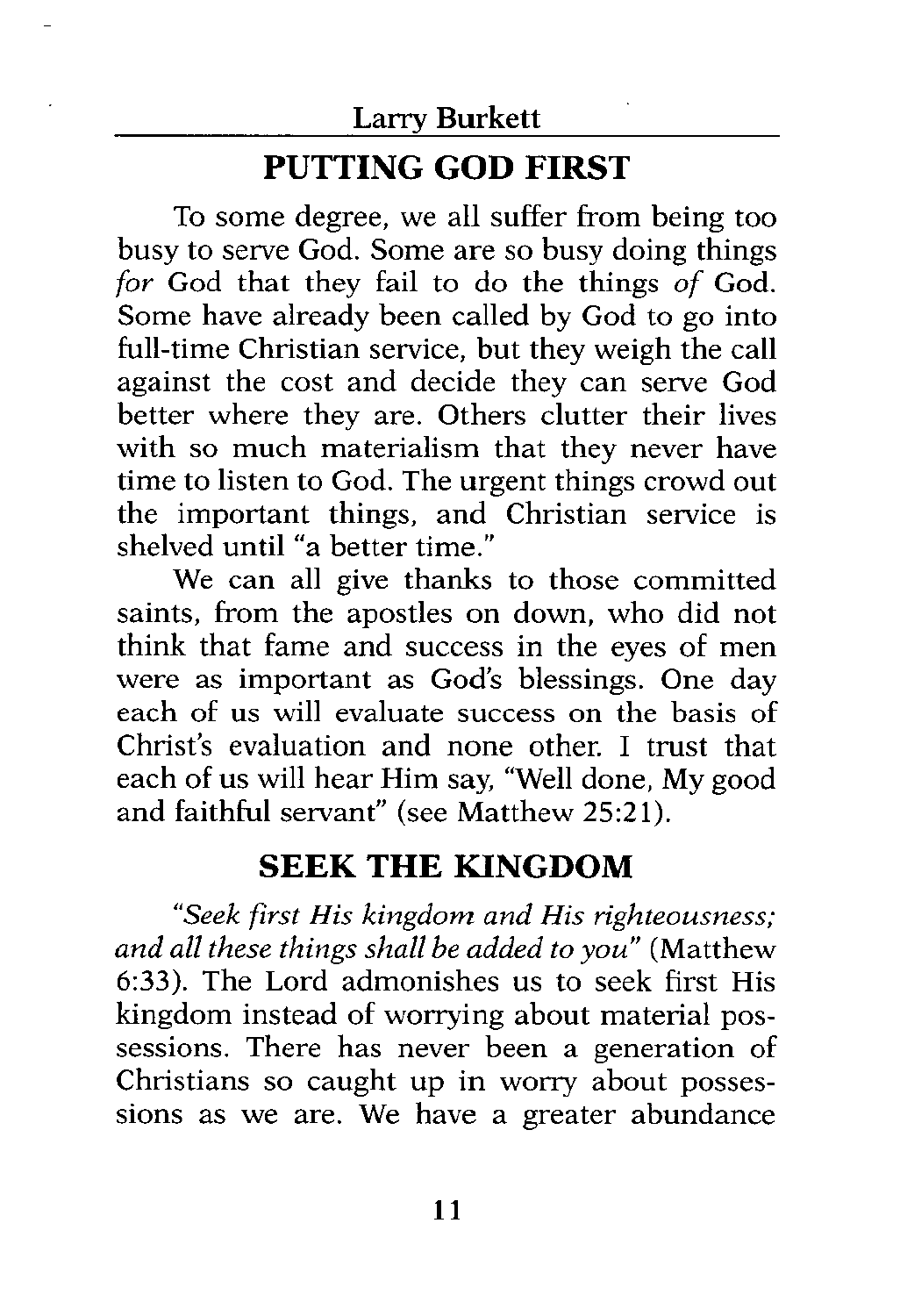available on a daily basis than any previous generation. Most of us have machines that reduce our daily household labor, our children are wellclothed and well-educated, and life expectancy is beyond God's promise of three-score and ten. We have insurance plans, retirement plans, disability plans, and unemployment plans. Yet we are so caught up in making more money and buying bigger and better things that we have lost our focus on the unsaved world. God's Word keeps asking us the same question: Are we seeking first the kingdom of God?

#### WHAT **DO YOU STAND FOR?**

It seems evident that since we will spend eternity in the presence of God and live only seventy years or so on this earth, we should be more concerned about what we will receive then than what we are getting now. But when we review our priorities, it is apparent that most Christians live without real hope, as Paul describes it in Romans **8:24-25.** We're willing to settle for what we can see, rather than what is unseen. That is exactly the principle that Christ is teaching in Matthew 6:19-**33.** 

Material things are not what cause our difficulties. God says that He will give us the things that the world cherishes so much. But are we more dedicated to accumulating material things than to serving God? The evidence shows that we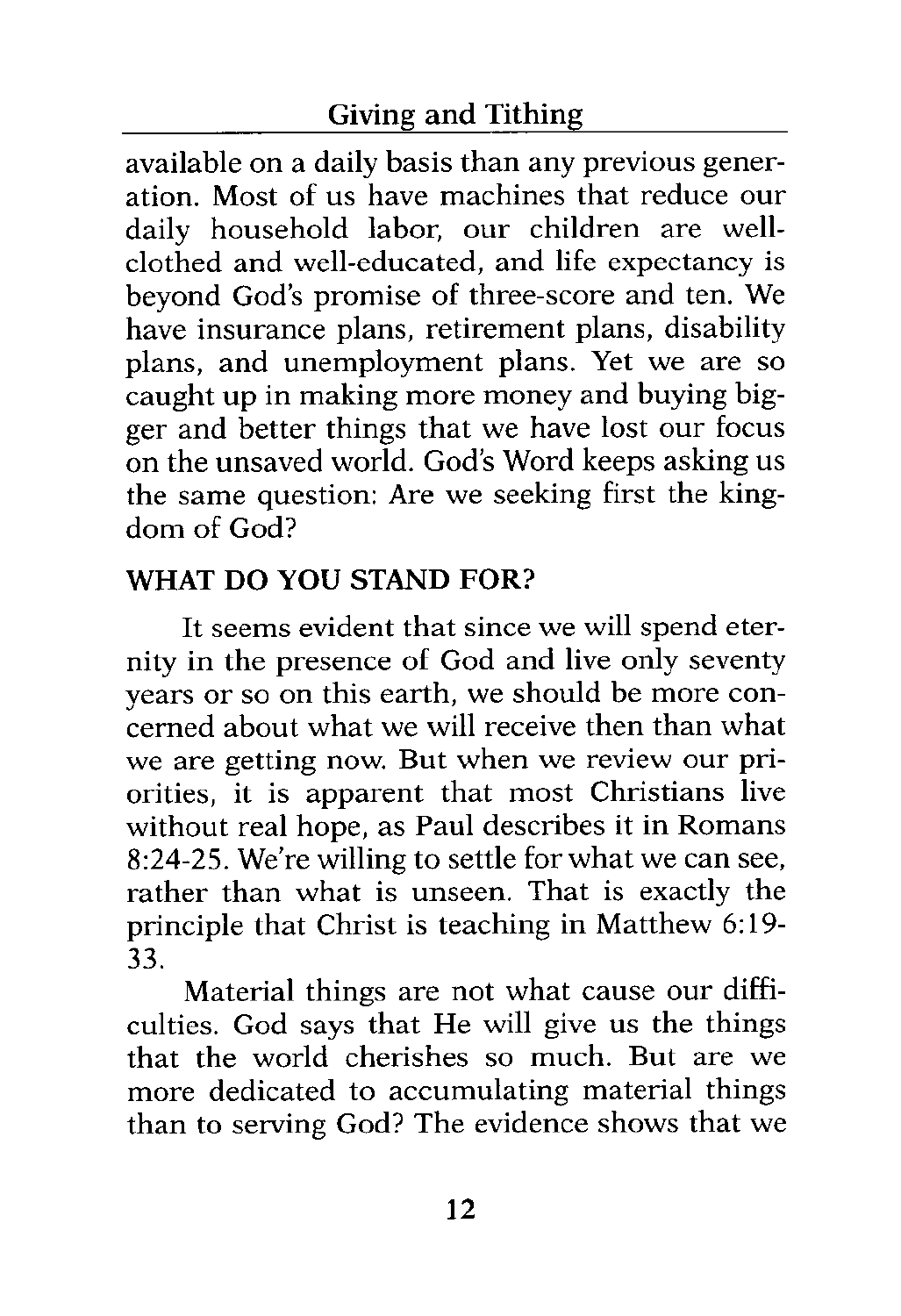are serving money-not God. *"Where your treasure is, there will your heart be also"* (Matthew 6:21).

The question is often asked, "What do Christians stand For?" The answer the world would give is, "Not much other than what we do." The sad part is that most people really want to know a personal God. We have the only hope for a world without hope; yet we spend our time pursuing vain things.

#### **ONLY TWO CHOICES**

Christ says that we have only two choices: to follow God or to follow money.

*"No one can serve two masters; for either he* will hate the one and love the other, or he will hold *to one and despise the othev. You cannot sewe God*  and mammon" (Matthew 6:24).

The scriptural warning is clear: We will be judged on the evidence of our material lives. The attraction of materialism is so great that Christ devoted two-thirds of His parables to warning His disciples about it. The writers of the Epistles amplified that teaching as they observed the destructive force of materialism in the lives of believers.

*"The love of money is a root of all sorts of evil, and some by longing for it have wandered away from the faith, and pierced themselves with many a pang"* (1 Timothy 6:lO).

Again, it's not material things that are the